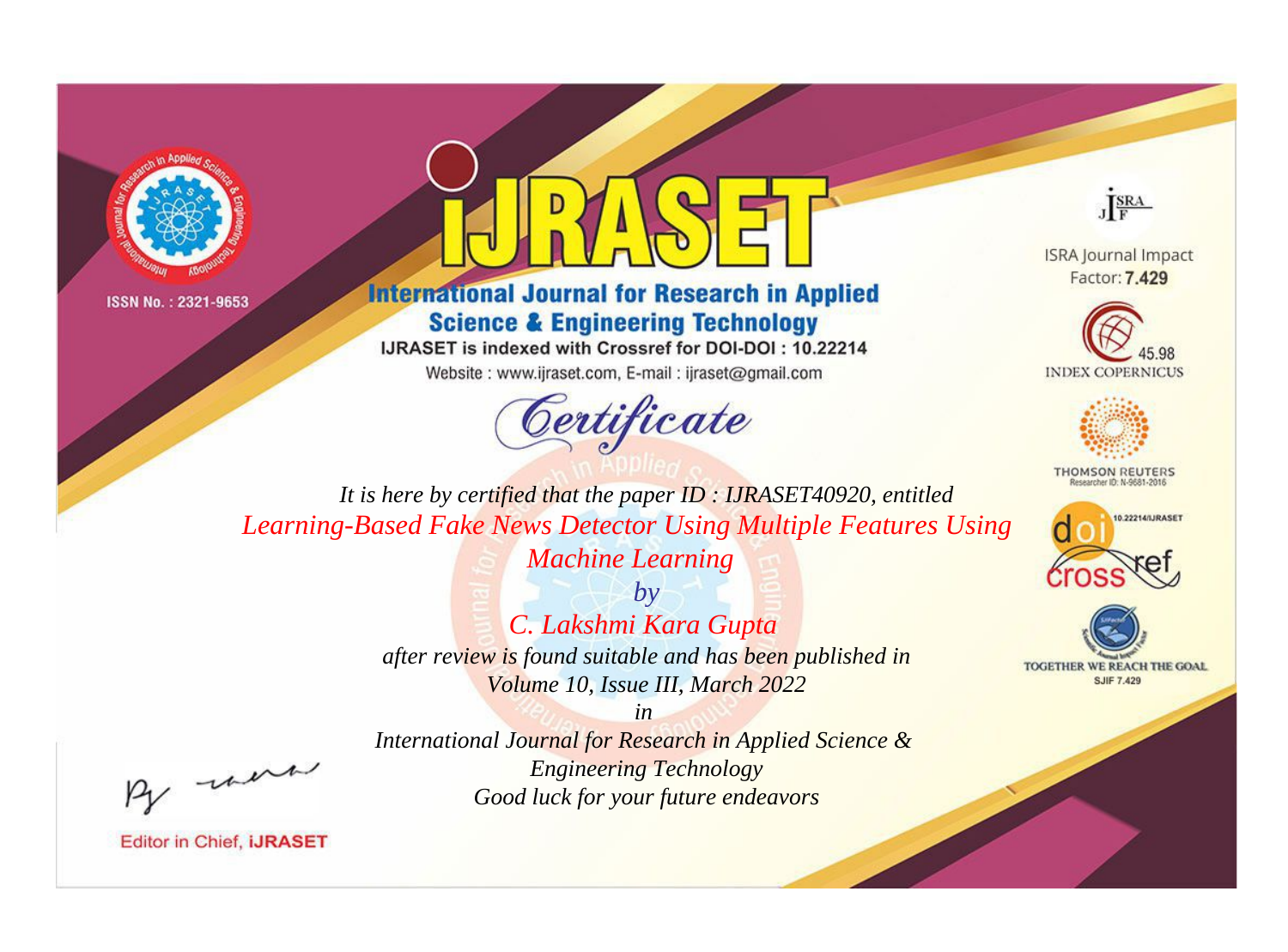



**International Journal for Research in Applied Science & Engineering Technology** 

IJRASET is indexed with Crossref for DOI-DOI: 10.22214

Website: www.ijraset.com, E-mail: ijraset@gmail.com



JERA

**ISRA Journal Impact** Factor: 7.429





**THOMSON REUTERS** 



TOGETHER WE REACH THE GOAL **SJIF 7.429** 

It is here by certified that the paper ID: IJRASET40920, entitled Learning-Based Fake News Detector Using Multiple Features Using **Machine Learning** 

> $b\nu$ D. Sumanth Reddy after review is found suitable and has been published in Volume 10, Issue III, March 2022

 $in$ International Journal for Research in Applied Science & **Engineering Technology** Good luck for your future endeavors

were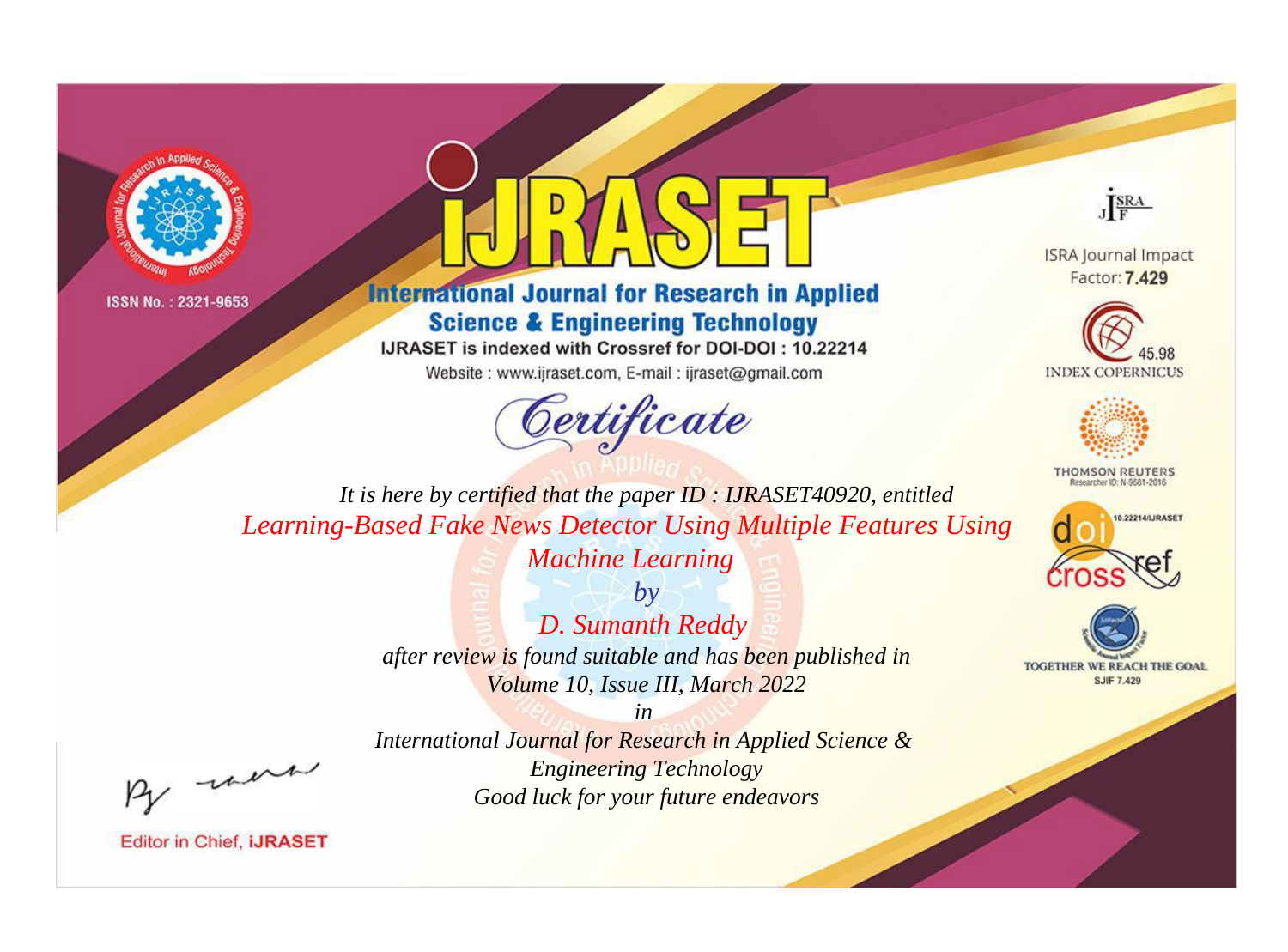



**International Journal for Research in Applied Science & Engineering Technology** 

IJRASET is indexed with Crossref for DOI-DOI: 10.22214

Website: www.ijraset.com, E-mail: ijraset@gmail.com



JERA

**ISRA Journal Impact** Factor: 7.429





**THOMSON REUTERS** 



TOGETHER WE REACH THE GOAL **SJIF 7.429** 

It is here by certified that the paper ID: IJRASET40920, entitled Learning-Based Fake News Detector Using Multiple Features Using **Machine Learning** 

> $b\nu$ K. A. Uday Kiran after review is found suitable and has been published in Volume 10, Issue III, March 2022

 $in$ International Journal for Research in Applied Science & **Engineering Technology** Good luck for your future endeavors

were